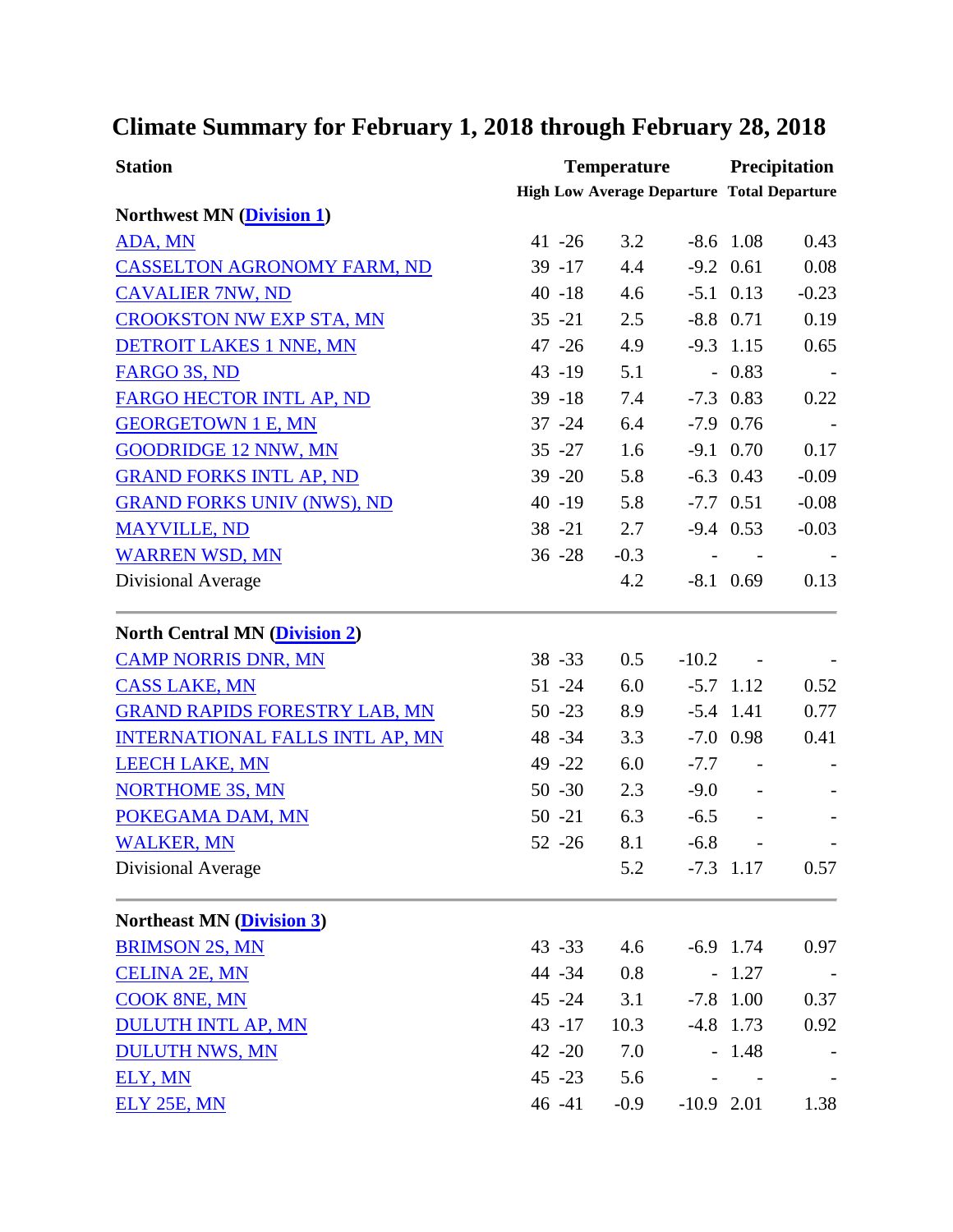| <b>EMBARRASS, MN</b>                    | 41 - 43                                     | $-1.5$                  | $-9.2$     | $\sim 100$ km s $^{-1}$ | $\sim$     |
|-----------------------------------------|---------------------------------------------|-------------------------|------------|-------------------------|------------|
| EVELETH WASTE WATER PLANT, MN           | $45 - 21$                                   | 5.9                     |            | $-6.9$ 1.25             | 0.68       |
| FLOODWOOD 3 NE, MN                      | 46 -27                                      | 5.6                     |            | $-6.5$ 1.20             | 0.76       |
| <b>GRAND MARAIS, MN</b>                 | $37 - 15$                                   | 10.8                    |            | $-8.3$ 1.56             | 1.06       |
| <b>GRAND PORTAGE, MN</b>                | $42 - 19$                                   | 8.4                     |            | $-5.1$ 1.44             | 0.57       |
| HIBBING CHISHOLM HIBBING AP, MN         | $45 - 30$                                   | 4.1                     |            | $-7.9 -$                | $\sim$ $-$ |
| <b>ISLAND LAKE 4E, MN</b>               | $45 - 20$                                   | 6.6                     | $\sim$ $-$ |                         |            |
| <b>KABETOGAMA, MN</b>                   | $47 - 38$                                   | 0.4                     |            | $-9.8$ 1.33             | 0.77       |
| ORR 3E, MN                              | $45 - 32$                                   | 1.1                     |            | $-7.3 -$                |            |
| <b>TOWER 2S, MN</b>                     | $47 - 32$                                   | 1.8                     |            | $-8.4$ 1.29             | 0.72       |
| <b>TWO HARBORS, MN</b>                  | $43 - 17$                                   | 13.9                    |            | $-5.8$ 2.32             | 1.40       |
| <b>TWO HARBORS 7NW, MN</b>              | $-22$                                       | $\sim 100$              |            | $-2.13$                 | 1.15       |
| <b>WOLF RIDGE ELC, MN</b>               | $45 - 18$                                   | 8.4                     |            | $-6.3$ 2.50             | 1.61       |
| Divisional Average                      |                                             | 5.1                     |            | $-7.5$ 1.62             | 0.95       |
| <b>West Central MN (Division 4)</b>     |                                             |                         |            |                         |            |
| <b>ARTICHOKE LAKE 1 E, MN</b>           | $50 - 16$                                   | 10.7                    |            | $-6.6$ 0.94             | 0.19       |
| <b>BROWNS VALLEY, MN</b>                | $53 - 14$ 9.8                               |                         |            | $-7.3$ 1.05             | 0.33       |
| <b>CANBY, MN</b>                        | 46 -10 13.1                                 |                         |            | $-6.4$ 1.10             | 0.27       |
| <b>DAWSON, MN</b>                       | $\omega_{\rm{max}}$ and $\omega_{\rm{max}}$ | $\sim 100$ km s $^{-1}$ |            | $-0.98$                 | 0.44       |
| <b>GRANITE FALLS, MN</b>                | $48 - 16$                                   | 11.8                    |            | $-5.7 -$                |            |
| LIDGERWOOD, ND                          | $47 - 14$                                   | 8.2                     |            | $-7.6$ 0.75             | 0.12       |
| <b>MADISON WWTP, MN</b>                 | $47 - 14$                                   | 10.5                    |            | $-7.6$ 0.73             | 0.15       |
| MC LEOD 3 E, ND                         | $45 - 19$                                   | 6.3                     |            | $-9.5$ 0.86             | 0.30       |
| <b>MILAN 1 NW, MN</b>                   | $50 - 15$                                   | 13.0                    |            | $-6.5$ 0.90             | 0.22       |
| <b>MILBANK, SD</b>                      | 48 -12                                      | 10.0                    |            | $-0.69$                 |            |
| <b>MONTEVIDEO 1SW, MN</b>               | 48 -15                                      | 11.9                    |            | $-5.1$ 0.90             | $-0.06$    |
| MORRIS WEST CENTRAL RESEARCH AND        | $49 - 16$                                   | 7.8                     |            | $-7.1$ 0.84             | 0.13       |
| <b>OUTREACH CENTER, MN</b>              |                                             |                         |            |                         |            |
| <b>SISSETON, SD</b>                     | 48 -10                                      | 11.2                    |            | $-7.5$ 1.07             | 0.42       |
| <b>SUMMIT 1 W, SD</b>                   | $42 - 17$                                   | 8.2                     | $-8.6$     | $\sim$                  |            |
| <b>VICTOR 4 N, SD</b>                   | $50 - 15$                                   | 7.5                     |            | $-7.8$ 1.05             | 0.42       |
| <b>WHEATON, MN</b>                      | $54 - 16$                                   | 8.5                     |            | $-6.7$ 0.89             | 0.28       |
| <b>WILMOT, SD</b>                       | $49 - 12$                                   | 10.2                    |            | $-6.7$ 0.79             | 0.11       |
| Divisional Average                      |                                             | 9.9                     |            | $-7.1$ 0.90             | 0.24       |
| <b>Central MN</b> ( <i>Division 5</i> ) |                                             |                         |            |                         |            |
| <b>BROWNTON WWTP, MN</b>                | $40 - 14$                                   | 10.1                    |            | $-7.3$ 1.18             | 0.41       |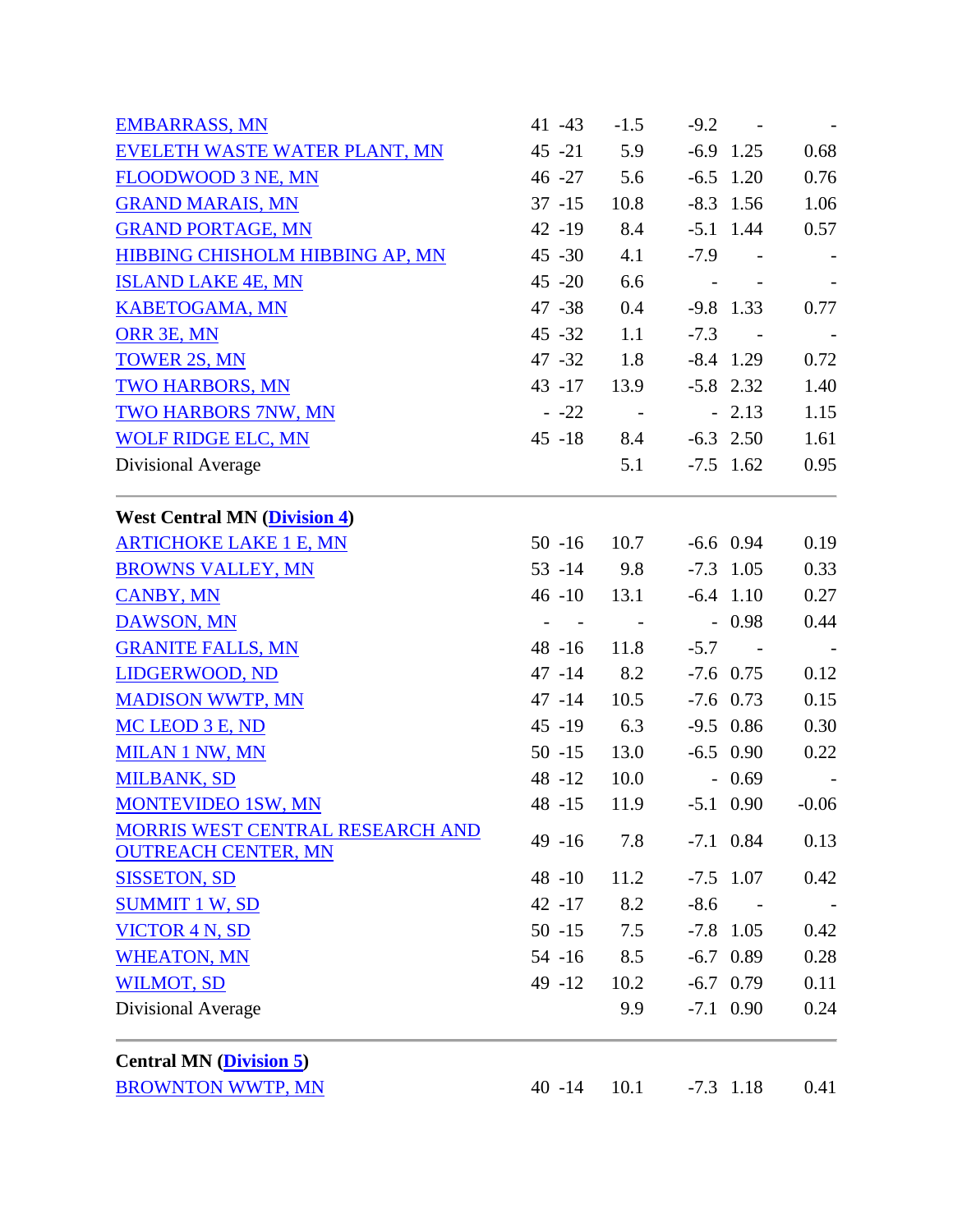| <b>COLLEGEVILLE ST. JOHN'S, MN</b>   | $45 - 20$                                   | 12.1       |        | $-7.1$ 1.01      | 0.27       |
|--------------------------------------|---------------------------------------------|------------|--------|------------------|------------|
| DASSEL 3SE, MN                       | $43 - 13$                                   | 10.4       |        | $-7.6$ 1.17      | 0.48       |
| DELANO, MN                           | $41 - 15$                                   | 12.2       |        | $-5.9 -$         |            |
| <b>ELK RIVER, MN</b>                 | $42 - 15$                                   | 10.5       | $-7.0$ | $\sim 100$       |            |
| <b>GAYLORD, MN</b>                   | $41 - 12$                                   | 12.4       |        | $-5.3 -$         |            |
| <b>JORDAN 1SSW, MN</b>               | $44 - 14$                                   | 11.9       |        | $-6.5$ 1.32      | 0.70       |
| <b>KIMBALL 3N, MN</b>                | $42 - 14$                                   | 10.1       |        | $-7.4$ 1.25      |            |
| LITCHFIELD, MN                       | 44 -15                                      | 9.2        | $-6.5$ | $\sim 10^{-1}$ m |            |
| <b>LONG PRAIRIE, MN</b>              | $47 - 19$                                   | 7.1        |        | $-7.1$ 1.18      | 0.24       |
| <b>MELROSE, MN</b>                   | 47 -19                                      | 7.6        |        | $-8.0$ 1.25      | 0.60       |
| <b>RICE, MN</b>                      | 44 -20                                      | 7.7        |        | $-8.0$ 1.17      | 0.52       |
| <b>ROCKFORD, MN</b>                  | $\omega_{\rm{max}}$ and $\omega_{\rm{max}}$ | $\sim$ $-$ |        | $-0.93$          | 0.26       |
| <b>SANTIAGO 3 E, MN</b>              | $43 - 16$                                   | 12.5       |        | $-6.8$ 1.11      | 0.31       |
| <b>ST CLOUD REGIONAL AP, MN</b>      | $44 - 19$                                   | 9.4        |        | $-7.6$ 1.40      | 0.81       |
| <b>WILLMAR 5N, MN</b>                | 48 - 17                                     | 9.2        |        | $-0.71$          | $\sim$ $-$ |
| Divisional Average                   |                                             | 10.2       |        | $-7.0$ 1.14      | 0.46       |
| <b>East Central MN (Division 6)</b>  |                                             |            |        |                  |            |
| <b>AMERY, WI</b>                     | $45 - 15$                                   | 11.2       |        | $-6.6$ 1.63      | 0.81       |
| <b>BRAINERD, MN</b>                  | $45 - 23$                                   | 5.3        |        | $-8.3$ 1.21      | 0.54       |
| <b>BRUNO 7ENE, MN</b>                | 44 -18                                      | 8.7        |        | $-5.5$ 1.48      | 0.48       |
| <b>CHANHASSEN WSFO, MN</b>           | $46 - 15$                                   | 13.0       |        | $-6.2$ 1.28      | 0.34       |
| <b>CLOQUET, MN</b>                   | $42 - 24$                                   | 9.9        |        | $-6.1$ 1.46      | 0.63       |
| <b>GORDON, WI</b>                    | $45 - 23$                                   | 8.0        |        | $-7.1$ 1.49      | 0.65       |
| <b>ISLE 12N, MN</b>                  | $43 - 20$                                   | 7.4        |        | $-6.1$ 0.90      | 0.32       |
| <b>LOWER ST. ANTHONY FALLS, MN</b>   | $- -7$                                      | $\sim$ $-$ |        | $-1.40$          | 0.80       |
| LUCK, WI                             | 47 -19                                      | 13.4       |        | $-4.8$ 1.34      | 0.55       |
| MINNEAPOLIS CRYSTAL AIRPORT, MN      | 47 -12                                      | 13.9       | $-6.4$ |                  |            |
| MINNEAPOLIS FLYING CLOUD AIRPORT, MN | $46 - 12$                                   | 14.8       | $-5.5$ | $\sim$           |            |
| MINNEAPOLIS ST PAUL INTL AP, MN      | 47 -7                                       | 15.9       |        | $-4.9$ 1.33      | 0.56       |
| <b>MOOSE LAKE 1 SSE, MN</b>          | $43 - 22$                                   | 8.8        |        | $-6.6$ 1.31      | 0.47       |
| <b>MORA, MN</b>                      | 43 -17 8.9                                  |            |        | $-6.7$ 1.41      | 0.66       |
| <b>NEW HOPE, MN</b>                  | $46 - 12$                                   | 14.7       |        | $-5.5$ 1.45      | 0.56       |
| PINE RIVER DAM, MN                   | $46 - 14$                                   | 8.7        |        | $-5.2$ 1.01      | 0.36       |
| <b>SANDSTONE 6 W, MN</b>             | 44 -17                                      | 10.1       |        | $-4.7$ 1.67      | 0.88       |
| SANDY LAKE DAM LIBBY, MN             | $46 - 22$                                   | 5.8        | $-8.0$ | $\sim$ $-$       |            |
| ST PAUL DOWNTOWN AIRPORT, MN         | $46 - 9$                                    | 15.1       |        | $-6.8$ 0.84      | 0.37       |
| <b>ST. CROIX FALLS, WI</b>           | $50 - 21$                                   | 10.8       |        | $-6.9$ 1.19      | 0.55       |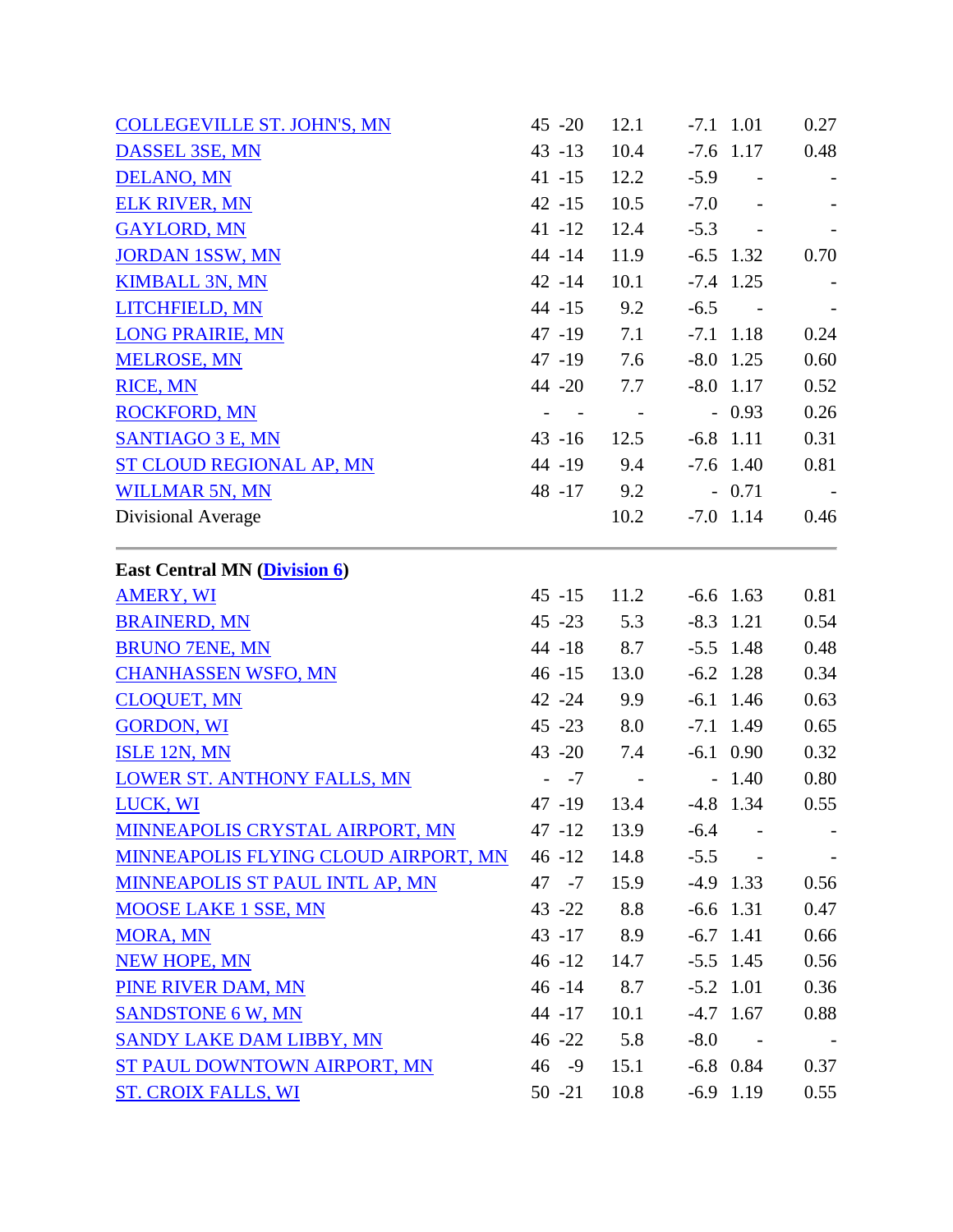| <b>STILLWATER 2SW, MN</b>                                      | $46 - 16$            | 11.9                     |              | $-5.6 -$                |            |
|----------------------------------------------------------------|----------------------|--------------------------|--------------|-------------------------|------------|
| <b>SUPERIOR, WI</b>                                            | 48 -12               | 13.3                     |              | $-4.9$ 2.29             | 1.55       |
| UNIV OF MINN ST PAUL, MN                                       | $43 - 9$             | 12.2                     |              | $-9.6$ 1.24             | 0.62       |
| <b>VADNAIS LAKE, MN</b>                                        | $44 - 13$            | 15.0                     | $-6.3$       | $\sim 100$ km s $^{-1}$ |            |
| WILD RIVER STATE PARK, MN                                      | $45 - 21$            | 9.0                      |              | $-6.7$ 1.36             | 0.50       |
| <b>WRIGHT 3 E, MN</b>                                          | 46 - 24 4.8          |                          | $-10.8$ 1.35 |                         | 0.67       |
| Divisional Average                                             |                      | 10.8                     |              | $-6.5$ 1.36             | 0.61       |
| <b>Southwest MN (Division 7)</b>                               |                      |                          |              |                         |            |
| <b>BROOKINGS 2 NE, SD</b>                                      | $44 - 10$            | 10.7                     |              | $-7.2$ 0.64             | 0.23       |
| <b>COLTON, SD</b>                                              | $\sim$<br>$\sim$ $-$ | <b>Contract Contract</b> |              | $-0.79$                 | 0.05       |
| <b>ESTHERVILLE 4E, IA</b>                                      | $41 - 12$            | 12.2                     |              | $-7.8$ 1.64             | 1.15       |
| ESTHERVILLE MUNICIPAL AP, IA                                   | $41 - 14$            | 12.5                     |              | $-8.1 -$                |            |
| <b>FLANDREAU, SD</b>                                           | $45 - 12$            | 10.2                     |              | $-8.1$ 0.88             | 0.34       |
| <b>LAKEFIELD 2NE, MN</b>                                       | $40 - 15$            | 10.4                     |              | $-7.4$ 0.82             | 0.32       |
| LAMBERTON SOUTHWEST RESEARCH AND<br><b>OUTREACH CENTER, MN</b> | $41 - 14$            | 10.8                     |              | $-7.8$ 0.63             | 0.12       |
| <b>MARSHALL, MN</b>                                            | 48 -17               | 10.0                     | $-9.1$       | $\sim 100$              |            |
| <b>MILFORD 4 NW, IA</b>                                        | $43 - 7$             | 16.1                     |              | $-3.8$ 0.21             | $-0.36$    |
| PIPESTONE, MN                                                  | $46 - 9$             | 13.1                     |              | $-5.4 -$                | $\sim$ $-$ |
| <b>REDWOOD FALLS, MN</b>                                       | $49 - 11$            | 12.5                     |              | $-6.1$ 0.70             | $-0.22$    |
| REDWOOD FALLS MUNICIPAL AIRPORT, MN                            | $48 - 10$            | 12.9                     |              | $-6.5$ 0.63             | 0.09       |
| <b>ROCK RAPIDS, IA</b>                                         | $48 - 12$            | 13.6                     |              | $-7.0$ 0.71             | 0.12       |
| <b>SIOUX FALLS 14 NNE, SD</b>                                  | $47 - 11$            | 13.1                     |              | $-7.0$ 1.20             | 0.64       |
| <b>SIOUX FALLS FOSS FIELD, SD</b>                              | 48 -13               | 14.0                     |              | $-7.5$ 1.16             | 0.56       |
| <b>SIOUX FALLS WFO AP, SD</b>                                  | 47 -9                | 14.4                     |              | $-1.08$                 |            |
| <b>SPIRIT LAKE, IA</b>                                         | $43 - 13$            | 13.1                     |              | $-7.8$ 0.48             | 0.04       |
| <b>WINDOM, MN</b>                                              |                      |                          |              | $-0.98$                 | 0.27       |
| <b>WORTHINGTON 2 NNE, MN</b>                                   | $42 - 13$            | 11.4                     |              | $-8.0$ 0.80             | 0.18       |
| Divisional Average                                             |                      | 12.4                     |              | $-7.2$ 0.83             | 0.24       |
| <b>South Central MN (Division 8)</b>                           |                      |                          |              |                         |            |
| <b>ALBERT LEA 3 SE, MN</b>                                     | 47 -9                | 14.2                     |              | $-4.7$ 1.01             | 0.32       |
| <b>AMBOY, MN</b>                                               | $43 - 12$            | 15.5                     |              | $-5.4$ 1.06             | 0.26       |
| <b>BLUE EARTH 1S, MN</b>                                       |                      |                          |              | $-0.96$                 |            |
| <b>BRICELYN, MN</b>                                            |                      |                          |              | $-0.90$                 | 0.33       |
| <b>LAKE MILLS, IA</b>                                          |                      |                          |              | $-1.42$                 | 0.63       |
| <b>MANKATO 4E, MN</b>                                          |                      |                          |              | $-0.82$                 |            |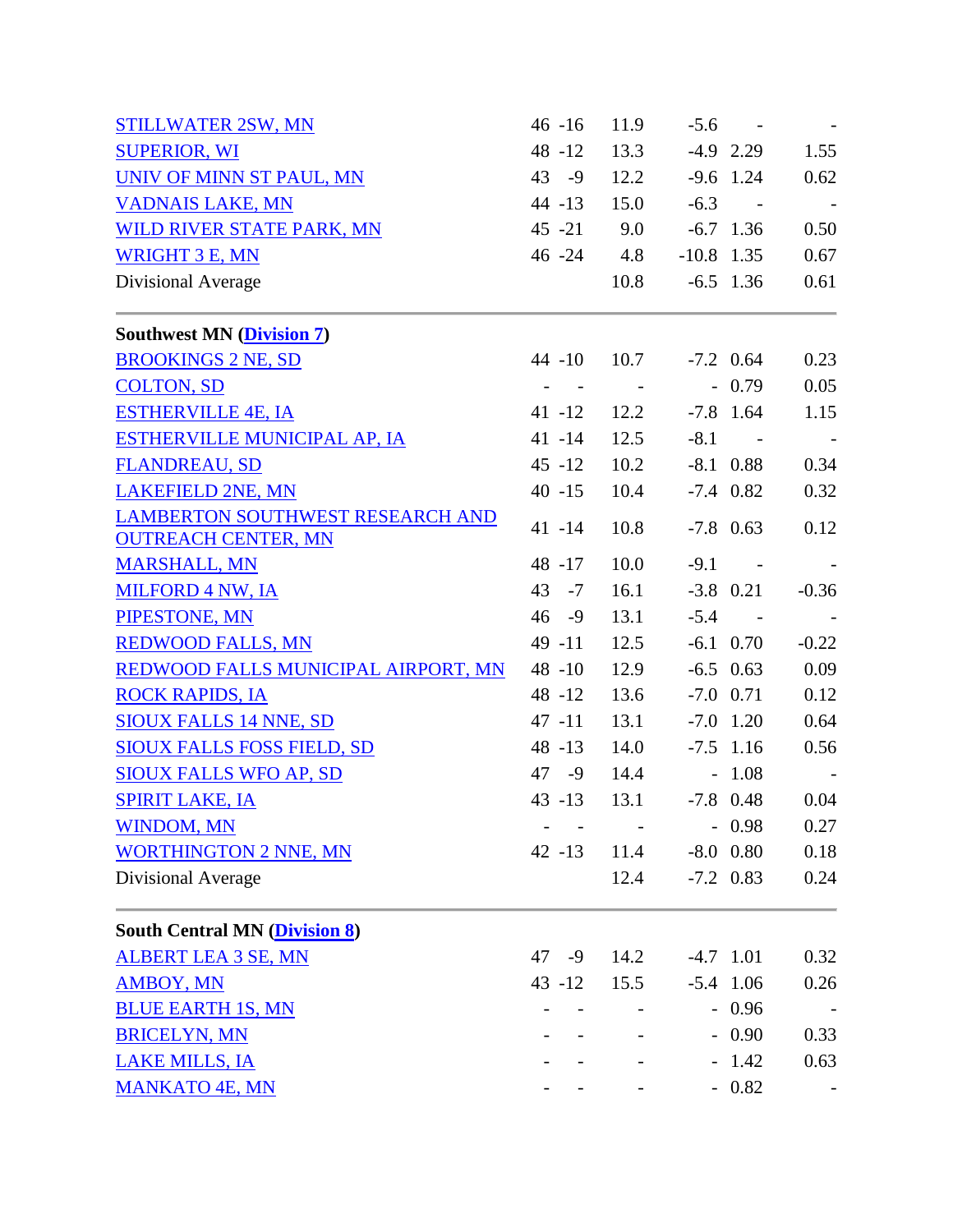| <b>NEW ULM 3SE, MN</b>                                            | $42 - 15$                              | 11.1                     |              | $-3.33$     |            |
|-------------------------------------------------------------------|----------------------------------------|--------------------------|--------------|-------------|------------|
| <b>OSAGE, IA</b>                                                  | $51 - 8$                               | 16.2                     |              | $-3.8$ 1.33 | 0.28       |
| <b>OWATONNA, MN</b>                                               | $46 - 14$                              | 13.9                     |              | $-4.9$ 1.13 | 0.43       |
| <b>SHERBURN 3 WSW, MN</b>                                         | $40 - 14$                              | 11.7                     |              | $-0.98$     | $\sim$ $-$ |
| ST ANSGAR, IA                                                     | $\sim$<br>$\sim 100$                   | $\sim$                   |              | $-1.47$     | 0.60       |
| <b>ST. JAMES WWTP, MN</b>                                         | $42 - 13$                              | 11.3                     |              | $-8.1$ 1.22 | 0.63       |
| ST. PETER, MN                                                     | $44 - 13$                              | 11.8                     |              | $-7.4$ 1.14 | 0.49       |
| <b>SWEA CITY 4W, IA</b>                                           |                                        |                          |              | $-1.02$     | 0.40       |
| <b>WASECA SOUTHERN RESEARCH AND</b><br><b>OUTREACH CENTER, MN</b> | $45 - 21$                              | 11.0                     |              | $-7.5$ 1.16 | 0.16       |
| <b>WELLS, MN</b>                                                  |                                        |                          |              | $-0.74$     | 0.20       |
| <b>WINNEBAGO, MN</b>                                              | $42 - 11$                              | 13.0                     |              | $-6.6$ 1.18 | 0.41       |
| Divisional Average                                                |                                        | 13.0                     |              | $-6.1$ 1.23 | 0.40       |
| <b>Southeast MN (Division 9)</b>                                  |                                        |                          |              |             |            |
| <b>ALMA DAM 4, WI</b>                                             | $51 - 7$                               | 19.3                     |              | $-3.5$ 0.86 | 0.09       |
| <b>ALTURA 5W, MN</b>                                              | $\overline{\phantom{a}}$<br>$\sim$ $-$ | $\sim$ $-$               |              | $-1.11$     | 0.18       |
| <b>AUSTIN WASTE WATER TREATMENT</b><br><b>FACILITY, MN</b>        | $46 - 9$                               | 13.9                     | $-4.0$       | $\sim 100$  |            |
| <b>BALDWIN, WI</b>                                                | $44 - 20$                              | 9.3                      |              | $-1.05$     | 0.31       |
| <b>BYRON 4NORTH, MN</b>                                           | 48 -21                                 | 11.3                     |              | $-7.2$ 1.08 | 0.25       |
| <b>CALEDONIA, MN</b>                                              | $55 - 10$                              | 17.0                     |              | $-3.1$ 1.23 | 0.20       |
| <b>CALMAR NE, IA</b>                                              | $\sim$ $-$                             | $\sim 100$               |              | $-1.73$     |            |
| <b>CRESCO 1 NE, IA</b>                                            | $52 - 18$                              | 15.2                     |              | $-3.3$ 1.36 | 0.37       |
| <b>DECORAH, IA</b>                                                | $57 - 13$                              | 20.1                     |              | $-2.8$ 1.50 | 0.61       |
| <b>DURAND, WI</b>                                                 | 49 -14                                 | 13.2                     |              | $-5.6$ 1.14 | 0.22       |
| <b>ELGIN 2SSW, MN</b>                                             |                                        | <b>Contract Contract</b> |              | $-1.01$     | 0.14       |
| <b>ELLSWORTH 1E, WI</b>                                           | 46 -19                                 | 10.1                     | $-10.0$ 1.26 |             | 0.48       |
| <b>GENOA DAM 8, WI</b>                                            | $58 - 11$                              | 20.8                     |              | $-3.0$ 1.26 | 0.35       |
| <b>GRAND MEADOW, MN</b>                                           | $43 - 11$                              | 13.7                     |              | $-4.2$ 0.47 | $-0.27$    |
| <b>HARMONY, MN</b>                                                |                                        | $\sim$                   |              | $-1.16$     | 0.20       |
| <b>HASTINGS DAM 2, MN</b>                                         | $47 - 14$                              | 11.8                     |              | $-6.9$ 0.62 | $-0.11$    |
| HILLSBORO 2SW, WI                                                 | $57 - 19$                              | 16.0                     |              |             |            |
| <b>HOKAH 4NW, MN</b>                                              |                                        |                          |              | $-1.10$     |            |
| LA CRESCENT DAM 7, MN                                             |                                        |                          |              | $-1.27$     | 0.28       |
| LA CROSSE 4NNW, WI                                                |                                        | $\overline{\phantom{a}}$ |              | $-1.20$     | 0.15       |
| LA CROSSE MUNICIPAL AP, WI                                        | 59 - 12                                | 21.0                     |              | $-1.5$ 1.22 | 0.17       |
| LA CROSSE WFO, WI                                                 | 57 -7                                  | 19.6                     |              | $-0.8$ 1.26 | 0.29       |